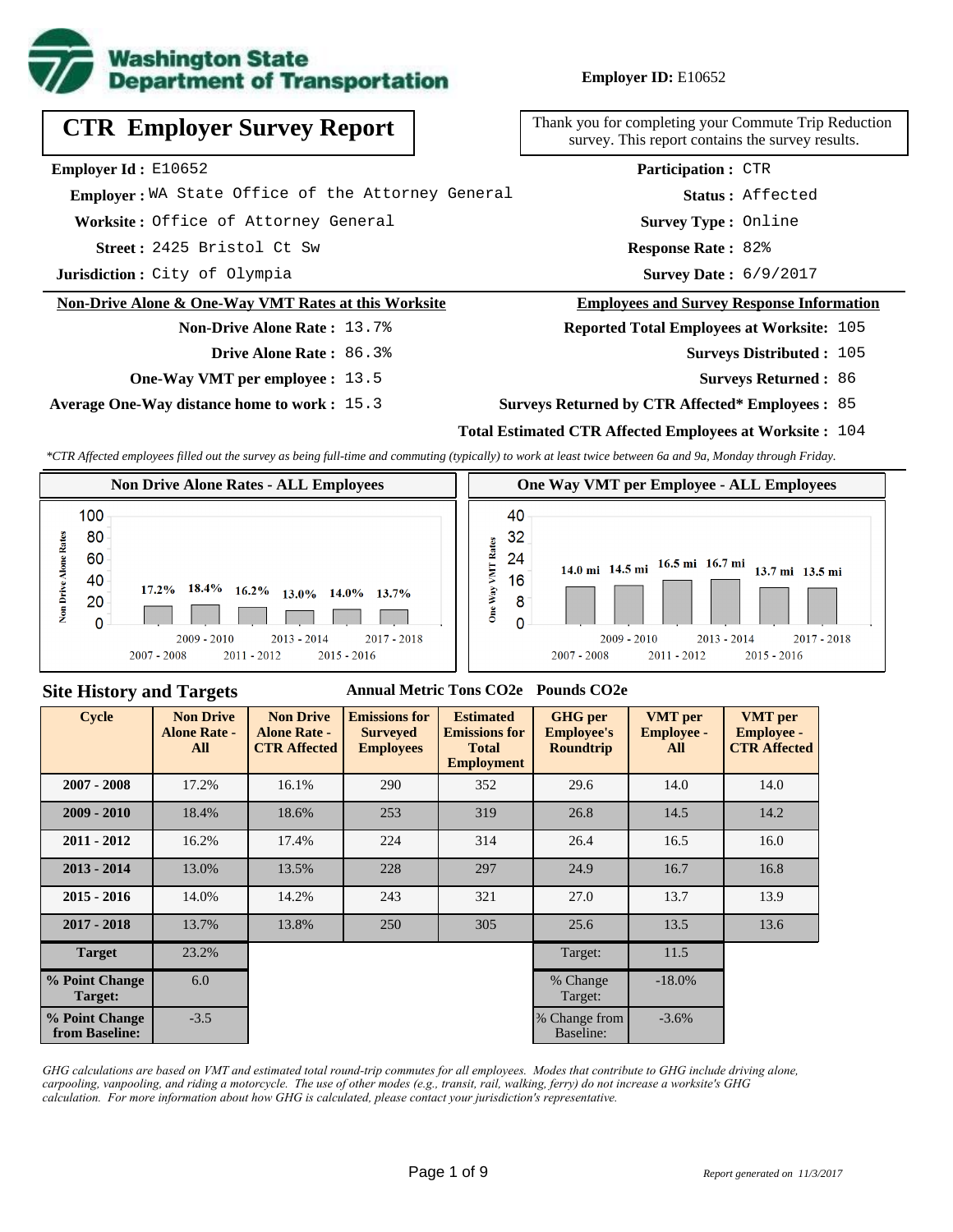

### **Commute Trips By Mode - All Employees**

**Q.4: Last week, what type of transportation did you use each day to commute TO your usual work location? (Mode used for the longest distance.)**



*\* Motorcycle-1 is now included in Drive Alone and Motorcycle-2 is included in Carpool. Information about these trips is still available by request.*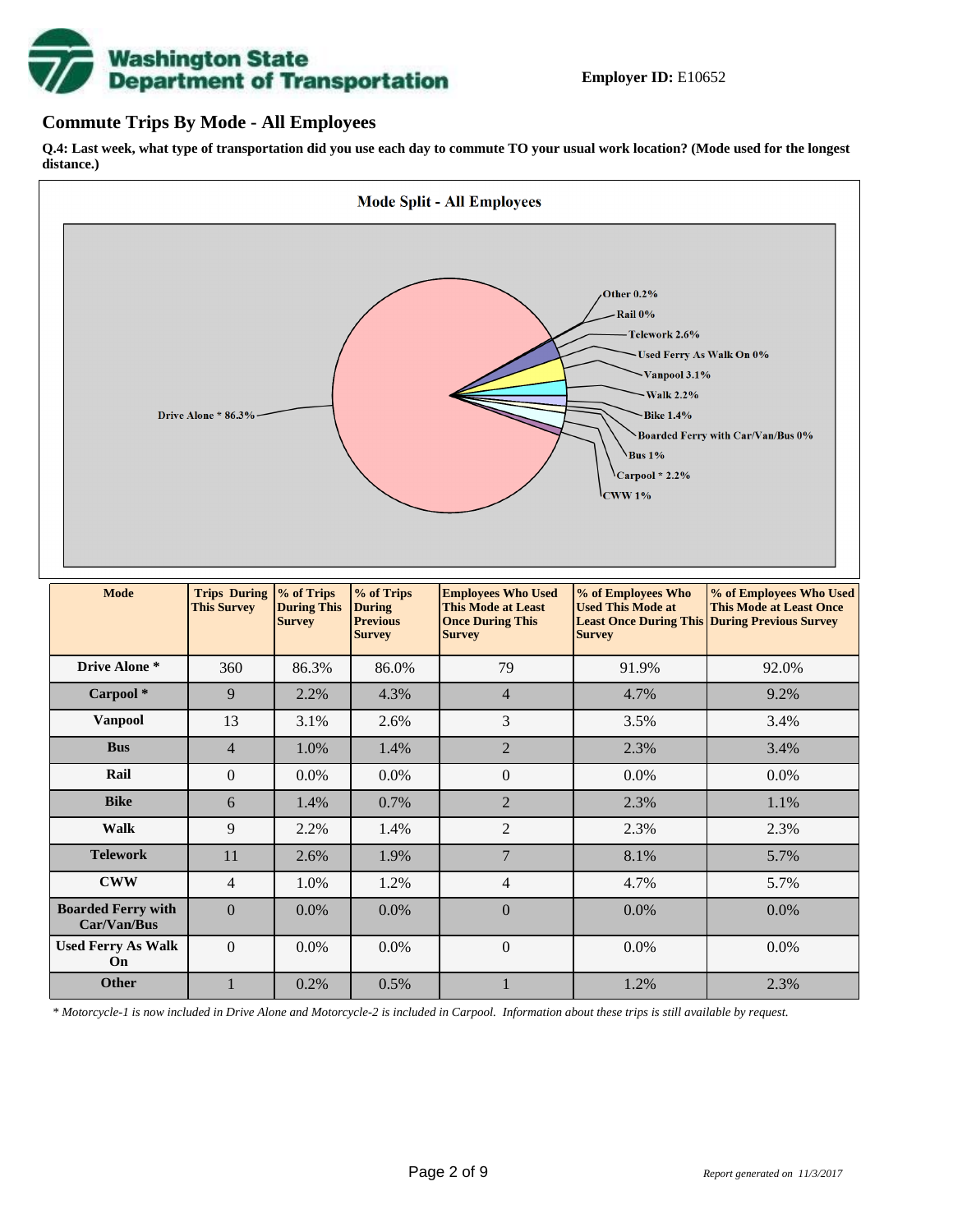

## **Commute Trips By Mode - Affected Employees**

**Q.4: Last week, what type of transportation did you use each day to commute TO your usual work location? (Mode used for the longest distance.)**



*\* Motorcycle-1 is now included in Drive Alone and Motorcycle-2 is included in Carpool. Information about these trips is still available by request.*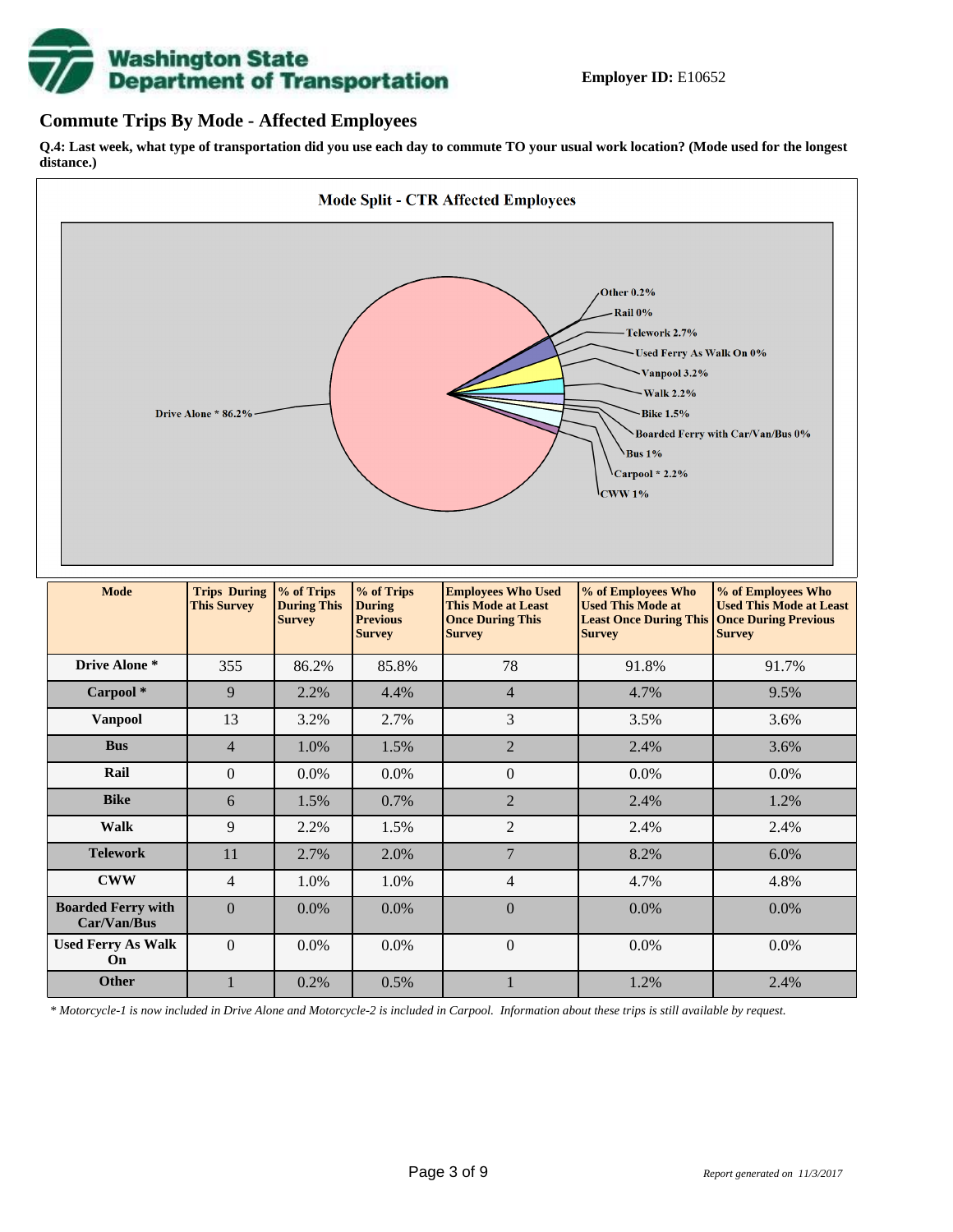

## **Alternative Modes - Number of Employees Who Used a Non-Drive Alone Mode:**

| <b>Non-Drive Alone</b><br><b>Number Of Days</b> | <b>Exactly this # of</b><br><b>Employees</b> | <b>Exactly this % of</b><br><b>Employees</b> | At least # of<br><b>Employees</b> | At least % of<br>employees |
|-------------------------------------------------|----------------------------------------------|----------------------------------------------|-----------------------------------|----------------------------|
| 0 Day                                           | 64                                           | 74%                                          | 86                                | 100%                       |
| 1 Days                                          | 10                                           | 12%                                          | 22                                | 26%                        |
| 2 Days                                          | $\overline{c}$                               | 2%                                           | 12                                | 14%                        |
| 3 Days                                          | 3                                            | 3%                                           | 10                                | 12%                        |
| 4 Days                                          | 3                                            | 3%                                           | 7                                 | 8%                         |
| 5 Days                                          | 3                                            | 3%                                           | $\overline{4}$                    | 5%                         |
| <b>6 or More Days</b>                           |                                              | 1%                                           |                                   | 1%                         |

## **Count by Occupancy of Carpools and Vanpools**

**Q.4 If you used a carpool or vanpool as part of your commute, how many people (age 16 or older) are usually in the vehicle?**

| <b>Ridesharing Occupancy</b> | <b>Mode</b> | <b>Response Count</b> |
|------------------------------|-------------|-----------------------|
| $2*$                         | Carpool     | 9                     |
| 3                            | Carpool     | $\boldsymbol{0}$      |
| 4                            | Carpool     | $\boldsymbol{0}$      |
| 5                            | Carpool     | $\boldsymbol{0}$      |
| >5                           | Carpool     | $\overline{0}$        |
| $<$ 5                        | Vanpool     | 3                     |
| 5                            | Vanpool     | 5                     |
| 6                            | Vanpool     | 5                     |
| 7                            | Vanpool     | $\boldsymbol{0}$      |
| 8                            | Vanpool     | $\boldsymbol{0}$      |
| 9                            | Vanpool     | $\overline{0}$        |
| 10                           | Vanpool     | $\overline{0}$        |
| 11                           | Vanpool     | $\boldsymbol{0}$      |
| 12                           | Vanpool     | $\boldsymbol{0}$      |
| 13                           | Vanpool     | $\boldsymbol{0}$      |
| 14                           | Vanpool     | $\overline{0}$        |
| >14                          | Vanpool     | $\boldsymbol{0}$      |

\* Motorcycle-2 counted with Carpool-2 for this table.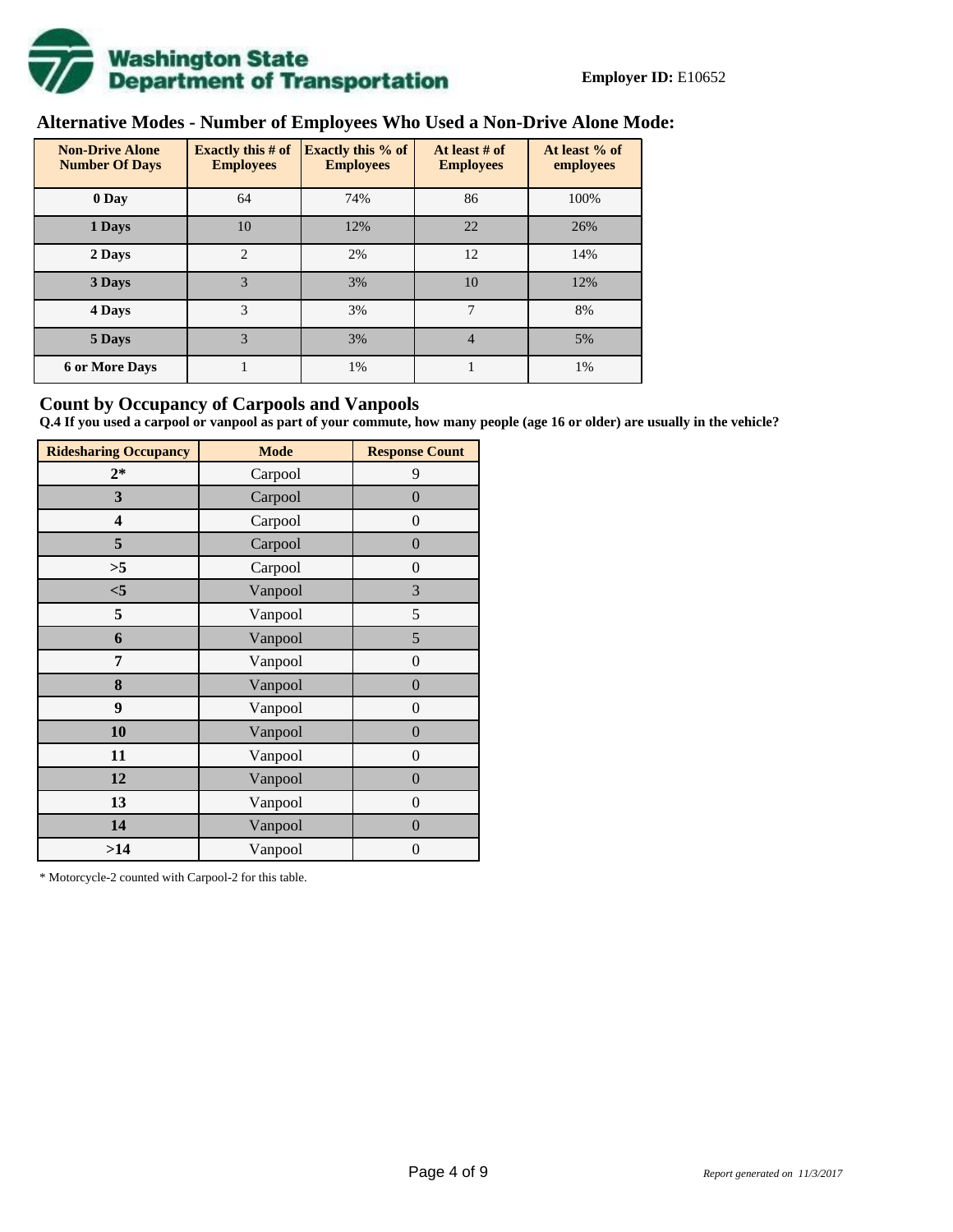

## **Reported Work Schedule - All Employees**

**Q.8 Which of the following best describes your work schedule?**

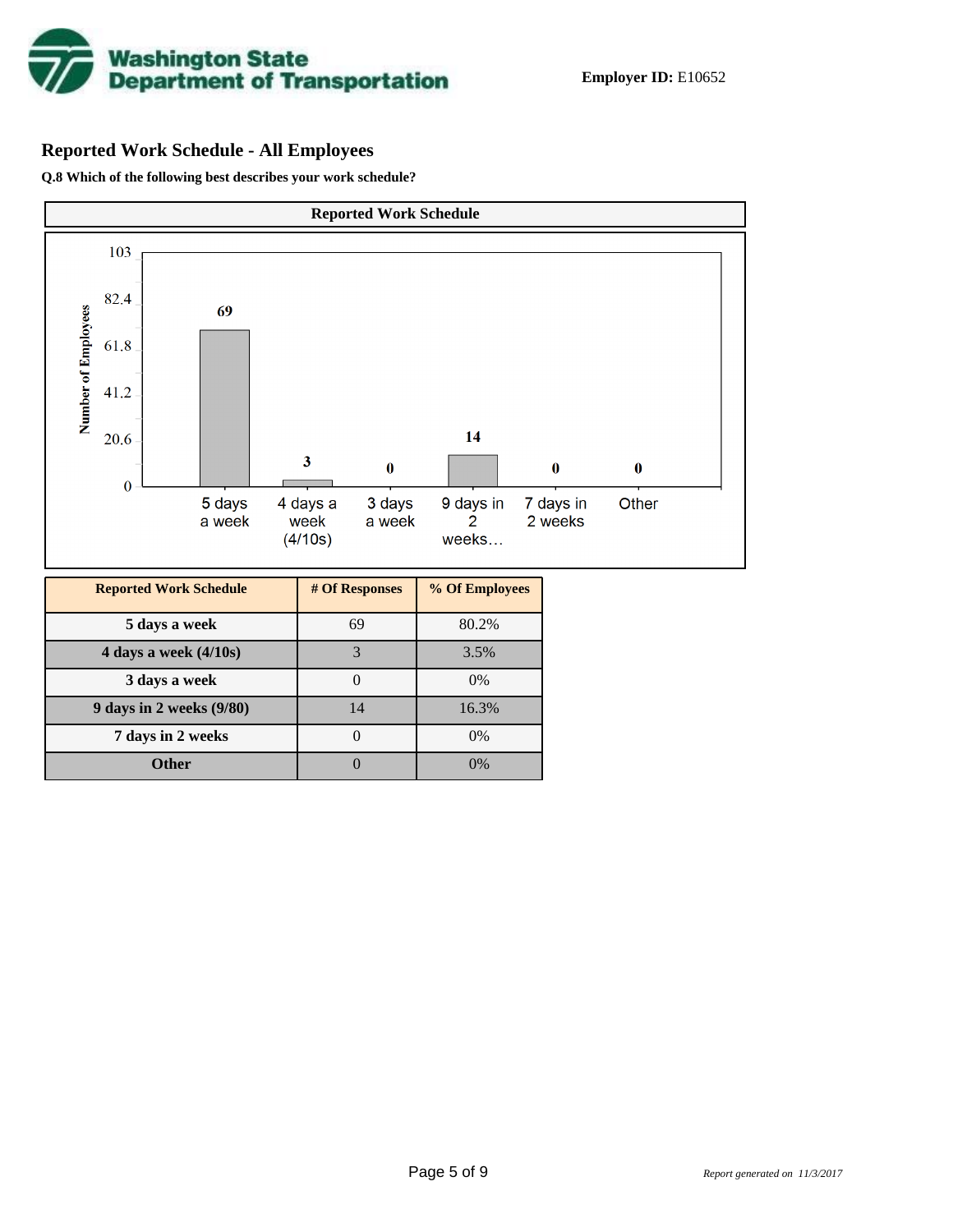

## **Parking and Telework**

**Q.9: On the most recent day that you drove alone to work, did you pay to park? (Mark "yes" if you paid that day, if you prepaid, if you are billed later, or if the cost of parking is deducted from your paycheck.)**



**Q.10: How many days do you typically telework?**

| <b>Telework Frequency</b>           | # of Responses | % of Responses |
|-------------------------------------|----------------|----------------|
| No Answer/Blank                     |                | $0.0\%$        |
| I don't telework                    | 59             | 68.6%          |
| Occasionally, on an as-needed basis | 17             | 19.8%          |
| 1-2 days/month                      | $\mathcal{D}$  | 2.3%           |
| 1 day/week                          | 5              | 5.8%           |
| 2 days/week                         |                | 1.2%           |
| 3 days/week                         | $\mathfrak{D}$ | 2.3%           |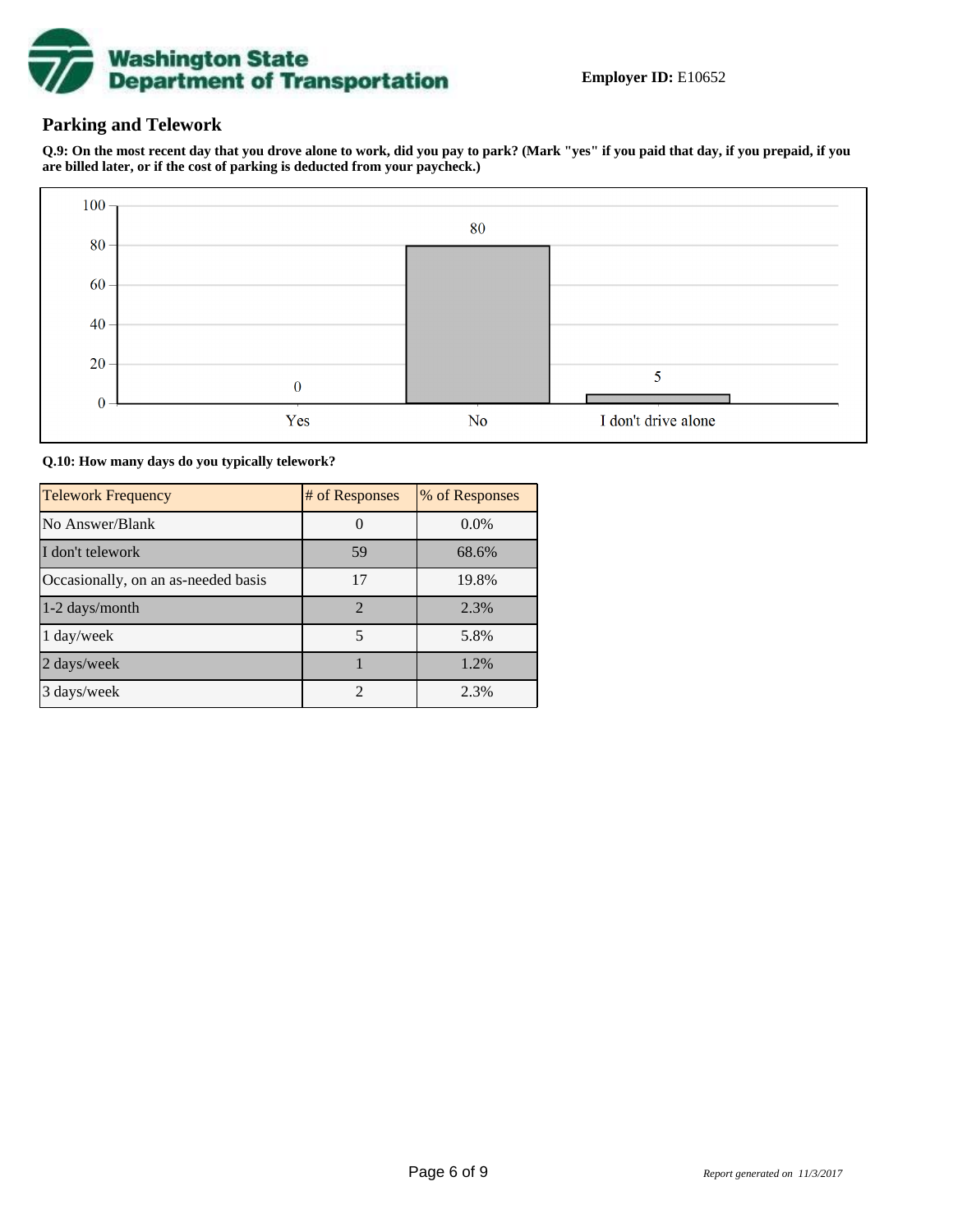

## **Reasons for driving alone to work/not driving alone to work**

**Q11. When you do not drive alone to work, what are the three most important reasons?**

| <b>Question Text</b>                                           | # of Responses | % of Responses |
|----------------------------------------------------------------|----------------|----------------|
| Personal health or well-being                                  | 27             | 17.0%          |
| Environmental and community benefits                           | 25             | 15.7%          |
| To save money                                                  | 22             | 13.8%          |
| I have the option of teleworking                               | 18             | 11.3%          |
| Other                                                          | 16             | 10.1%          |
| Driving myself is not an option                                | 14             | 8.8%           |
| Financial incentives for carpooling, bicycling or walking.     | 13             | 8.2%           |
| Free or subsidized bus, train, vanpool pass or fare benefit    | 12             | 7.5%           |
| Emergency ride home is provided                                | 5              | 3.1%           |
| Cost of parking or lack of parking                             | 3              | 1.9%           |
| To save time using the HOV lane                                | 3              | 1.9%           |
| Preferred/reserved carpool/vanpool parking is provided         | $\mathbf{1}$   | 0.6%           |
| I receive a financial incentive for giving up my parking space | 0              | $0.0\%$        |

#### **Q12. When you drive alone to work, what are the three most important reasons?**

| <b>Question Text</b>                                      | # of Responses | % of Responses |
|-----------------------------------------------------------|----------------|----------------|
| I like the convenience of having my car                   | 64             | 29.6%          |
| Riding the bus or train is inconvenient or takes too long | 56             | 25.9%          |
| Family care or similar obligations                        | 35             | 16.2%          |
| My commute distance is too short                          | 30             | 13.9%          |
| Other                                                     | 16             | 7.4%           |
| I need more information on alternative modes              | 6              | 2.8%           |
| My job requires me to use my car for work                 | 6              | 2.8%           |
| Bicycling or walking isn't safe                           | $\mathcal{R}$  | 1.4%           |
| There isn't any secure or covered bicycle parking         | 0              | $0.0\%$        |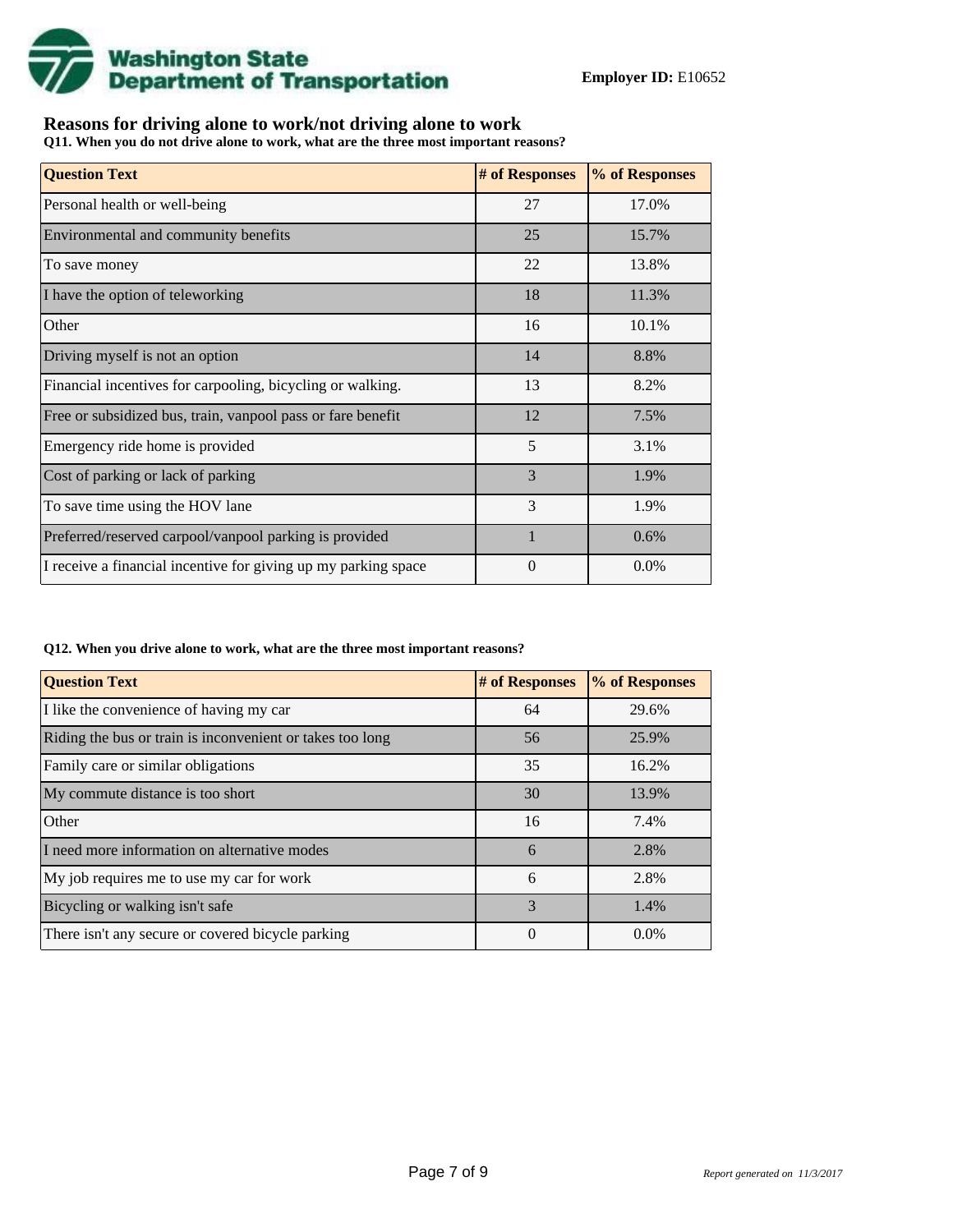

## **Commute Mode By ZipCode for All Employees**

**Q6. What is your home zip code?**

|               |                        |                            | <b>Weekly Count of Trips By Mode</b> |                  |                  |                  |                  |                  |                  |                  |                  |                  |                     |                  |                  |
|---------------|------------------------|----------------------------|--------------------------------------|------------------|------------------|------------------|------------------|------------------|------------------|------------------|------------------|------------------|---------------------|------------------|------------------|
| Home Zip code | <b>Total Employees</b> | <b>Employee Percentage</b> | <b>Drive Alone</b>                   | Carpool          | <b>Vanpool</b>   | Motorcycle       | Bus              | Train            | <b>Bike</b>      | <b>Walk</b>      | Telework         | <b>CWW</b>       | Ferry (Car/Van/Bus) | Ferry (walk-on)  | <b>Other</b>     |
| 98502         | 17                     | 19.77%                     | 74                                   | $\boldsymbol{0}$ | $\boldsymbol{0}$ | $\boldsymbol{0}$ | $\boldsymbol{0}$ | $\boldsymbol{0}$ | $\overline{0}$   | 9                | $\boldsymbol{0}$ | $\boldsymbol{0}$ | $\mathbf{0}$        | $\boldsymbol{0}$ | $\boldsymbol{0}$ |
| 98512         | 14                     | 16.28%                     | 65                                   | $\mathbf{1}$     | $\boldsymbol{0}$ | $\boldsymbol{0}$ | $\boldsymbol{0}$ | $\boldsymbol{0}$ | $\overline{4}$   | $\boldsymbol{0}$ | $\mathbf{1}$     | $\boldsymbol{0}$ | $\boldsymbol{0}$    | $\boldsymbol{0}$ | $\boldsymbol{0}$ |
| 98501         | 12                     | 13.95%                     | 52                                   | $\boldsymbol{0}$ | $\boldsymbol{0}$ | $\boldsymbol{0}$ | $\mathbf{1}$     | $\boldsymbol{0}$ | $\overline{2}$   | $\boldsymbol{0}$ | $\boldsymbol{0}$ | $\,1$            | $\boldsymbol{0}$    | $\boldsymbol{0}$ | $\boldsymbol{0}$ |
| 98503         | 8                      | 9.30%                      | 39                                   | $\boldsymbol{0}$ | $\boldsymbol{0}$ | $\boldsymbol{0}$ | $\boldsymbol{0}$ | $\boldsymbol{0}$ | $\overline{0}$   | $\boldsymbol{0}$ | $\boldsymbol{0}$ | $\mathbf{1}$     | $\boldsymbol{0}$    | $\boldsymbol{0}$ | $\boldsymbol{0}$ |
| 98506         | $\overline{4}$         | 4.65%                      | 20                                   | $\boldsymbol{0}$ | $\boldsymbol{0}$ | $\boldsymbol{0}$ | $\boldsymbol{0}$ | $\boldsymbol{0}$ | $\boldsymbol{0}$ | $\boldsymbol{0}$ | $\boldsymbol{0}$ | $\boldsymbol{0}$ | $\boldsymbol{0}$    | $\boldsymbol{0}$ | $\boldsymbol{0}$ |
| 98513         | $\overline{3}$         | 3.49%                      | 10                                   | $\overline{4}$   | $\boldsymbol{0}$ | $\boldsymbol{0}$ | $\boldsymbol{0}$ | $\boldsymbol{0}$ | $\overline{0}$   | $\boldsymbol{0}$ | $\boldsymbol{0}$ | $\boldsymbol{0}$ | $\boldsymbol{0}$    | $\boldsymbol{0}$ | $\boldsymbol{0}$ |
| 98516         | $\overline{2}$         | 2.33%                      | 10                                   | $\boldsymbol{0}$ | $\boldsymbol{0}$ | $\boldsymbol{0}$ | $\boldsymbol{0}$ | $\boldsymbol{0}$ | $\boldsymbol{0}$ | $\boldsymbol{0}$ | $\boldsymbol{0}$ | $\boldsymbol{0}$ | $\boldsymbol{0}$    | $\boldsymbol{0}$ | $\boldsymbol{0}$ |
| 98576         | $\overline{2}$         | 2.33%                      | 9                                    | $\boldsymbol{0}$ | $\boldsymbol{0}$ | $\boldsymbol{0}$ | $\boldsymbol{0}$ | $\boldsymbol{0}$ | $\overline{0}$   | $\boldsymbol{0}$ | $\boldsymbol{0}$ | $\mathbf{1}$     | $\boldsymbol{0}$    | $\boldsymbol{0}$ | $\boldsymbol{0}$ |
| 98597         | $\overline{2}$         | 2.33%                      | 9                                    | $\sqrt{2}$       | $\boldsymbol{0}$ | $\boldsymbol{0}$ | $\boldsymbol{0}$ | $\boldsymbol{0}$ | $\boldsymbol{0}$ | $\boldsymbol{0}$ | $\boldsymbol{0}$ | $\boldsymbol{0}$ | $\boldsymbol{0}$    | $\boldsymbol{0}$ | $\boldsymbol{0}$ |
| 98092         | $\mathbf 1$            | 1.16%                      | $\overline{4}$                       | $\boldsymbol{0}$ | $\boldsymbol{0}$ | $\boldsymbol{0}$ | $\boldsymbol{0}$ | $\boldsymbol{0}$ | $\overline{0}$   | $\boldsymbol{0}$ | $\mathbf{1}$     | $\boldsymbol{0}$ | $\boldsymbol{0}$    | $\boldsymbol{0}$ | $\boldsymbol{0}$ |
| 98107         | $\mathbf{1}$           | 1.16%                      | $\boldsymbol{0}$                     | $\sqrt{2}$       | $\boldsymbol{0}$ | $\boldsymbol{0}$ | 3                | $\boldsymbol{0}$ | $\boldsymbol{0}$ | $\boldsymbol{0}$ | $\overline{2}$   | $\boldsymbol{0}$ | $\boldsymbol{0}$    | $\boldsymbol{0}$ | $\boldsymbol{0}$ |
| 98118         | $\mathbf 1$            | 1.16%                      | 5                                    | $\boldsymbol{0}$ | $\boldsymbol{0}$ | $\boldsymbol{0}$ | $\boldsymbol{0}$ | $\boldsymbol{0}$ | $\boldsymbol{0}$ | $\boldsymbol{0}$ | $\boldsymbol{0}$ | $\boldsymbol{0}$ | $\boldsymbol{0}$    | $\boldsymbol{0}$ | $\boldsymbol{0}$ |
| 98121         | $\mathbf 1$            | 1.16%                      | 5                                    | $\boldsymbol{0}$ | $\boldsymbol{0}$ | $\boldsymbol{0}$ | $\boldsymbol{0}$ | $\boldsymbol{0}$ | $\boldsymbol{0}$ | $\boldsymbol{0}$ | $\boldsymbol{0}$ | $\boldsymbol{0}$ | $\boldsymbol{0}$    | $\boldsymbol{0}$ | $\boldsymbol{0}$ |
| 98203         | $\mathbf 1$            | 1.16%                      | $\boldsymbol{0}$                     | $\boldsymbol{0}$ | 3                | $\boldsymbol{0}$ | $\boldsymbol{0}$ | $\boldsymbol{0}$ | $\overline{0}$   | $\boldsymbol{0}$ | $\boldsymbol{0}$ | $\boldsymbol{0}$ | $\boldsymbol{0}$    | $\boldsymbol{0}$ | $\boldsymbol{0}$ |
| 98327         | $\mathbf 1$            | 1.16%                      | $\sqrt{5}$                           | $\boldsymbol{0}$ | $\boldsymbol{0}$ | $\boldsymbol{0}$ | $\boldsymbol{0}$ | $\boldsymbol{0}$ | $\boldsymbol{0}$ | $\boldsymbol{0}$ | $\boldsymbol{0}$ | $\boldsymbol{0}$ | $\boldsymbol{0}$    | $\boldsymbol{0}$ | $\boldsymbol{0}$ |
| 98335         | $\,1$                  | 1.16%                      | 5                                    | $\boldsymbol{0}$ | $\boldsymbol{0}$ | $\boldsymbol{0}$ | $\boldsymbol{0}$ | $\boldsymbol{0}$ | $\mathbf{0}$     | $\boldsymbol{0}$ | $\boldsymbol{0}$ | $\boldsymbol{0}$ | $\boldsymbol{0}$    | $\boldsymbol{0}$ | $\boldsymbol{0}$ |
| 98338         | $\mathbf{1}$           | 1.16%                      | $\overline{4}$                       | $\boldsymbol{0}$ | $\boldsymbol{0}$ | $\boldsymbol{0}$ | $\boldsymbol{0}$ | $\boldsymbol{0}$ | $\boldsymbol{0}$ | $\mathbf{0}$     | $\mathbf{1}$     | $\boldsymbol{0}$ | $\boldsymbol{0}$    | $\boldsymbol{0}$ | $\boldsymbol{0}$ |
| 98388         | $\mathbf{1}$           | 1.16%                      | 5                                    | $\overline{0}$   | $\boldsymbol{0}$ | $\boldsymbol{0}$ | $\boldsymbol{0}$ | $\boldsymbol{0}$ | $\overline{0}$   | $\boldsymbol{0}$ | $\boldsymbol{0}$ | $\boldsymbol{0}$ | $\boldsymbol{0}$    | $\boldsymbol{0}$ | $\overline{0}$   |
| 98391         | $\,1\,$                | 1.16%                      | $\overline{2}$                       | $\boldsymbol{0}$ | $\boldsymbol{0}$ | $\boldsymbol{0}$ | $\boldsymbol{0}$ | $\boldsymbol{0}$ | $\boldsymbol{0}$ | $\boldsymbol{0}$ | $\mathbf{1}$     | $\boldsymbol{0}$ | $\boldsymbol{0}$    | $\boldsymbol{0}$ | $\boldsymbol{0}$ |
| 98405         | $\mathbf{1}$           | 1.16%                      | $\overline{3}$                       | $\boldsymbol{0}$ | $\boldsymbol{0}$ | $\boldsymbol{0}$ | $\boldsymbol{0}$ | $\boldsymbol{0}$ | $\boldsymbol{0}$ | $\boldsymbol{0}$ | $\boldsymbol{0}$ | $\boldsymbol{0}$ | $\boldsymbol{0}$    | $\boldsymbol{0}$ | $\mathbf{1}$     |
| 98406         | $\mathbf{1}$           | 1.16%                      | $\boldsymbol{0}$                     | $\boldsymbol{0}$ | 5                | $\boldsymbol{0}$ | $\boldsymbol{0}$ | $\boldsymbol{0}$ | $\overline{0}$   | $\boldsymbol{0}$ | $\boldsymbol{0}$ | $\boldsymbol{0}$ | $\boldsymbol{0}$    | $\boldsymbol{0}$ | $\boldsymbol{0}$ |
| 98407         | $\mathbf{1}$           | 1.16%                      | $\sqrt{2}$                           | $\boldsymbol{0}$ | $\boldsymbol{0}$ | $\boldsymbol{0}$ | $\boldsymbol{0}$ | $\boldsymbol{0}$ | $\boldsymbol{0}$ | $\boldsymbol{0}$ | $\overline{2}$   | $\boldsymbol{0}$ | $\boldsymbol{0}$    | $\boldsymbol{0}$ | $\boldsymbol{0}$ |
| 98444         | $\mathbf{1}$           | 1.16%                      | 5                                    | $\boldsymbol{0}$ | $\boldsymbol{0}$ | $\boldsymbol{0}$ | $\boldsymbol{0}$ | $\boldsymbol{0}$ | $\overline{0}$   | $\boldsymbol{0}$ | $\boldsymbol{0}$ | $\boldsymbol{0}$ | $\boldsymbol{0}$    | $\boldsymbol{0}$ | $\boldsymbol{0}$ |
| 98466         | $\,1\,$                | 1.16%                      | $\boldsymbol{0}$                     | $\boldsymbol{0}$ | 5                | $\boldsymbol{0}$ | $\boldsymbol{0}$ | $\boldsymbol{0}$ | $\boldsymbol{0}$ | $\boldsymbol{0}$ | $\boldsymbol{0}$ | $\boldsymbol{0}$ | $\boldsymbol{0}$    | $\boldsymbol{0}$ | $\boldsymbol{0}$ |
| 98498         | $\mathbf{1}$           | 1.16%                      | $\overline{2}$                       | $\boldsymbol{0}$ | $\boldsymbol{0}$ | $\boldsymbol{0}$ | $\boldsymbol{0}$ | $\boldsymbol{0}$ | $\overline{0}$   | $\boldsymbol{0}$ | 3                | $\boldsymbol{0}$ | $\boldsymbol{0}$    | $\boldsymbol{0}$ | $\boldsymbol{0}$ |
| 98504         | $1\,$                  | 1.16%                      | 5                                    | $\boldsymbol{0}$ | $\boldsymbol{0}$ | $\boldsymbol{0}$ | $\boldsymbol{0}$ | $\boldsymbol{0}$ | $\boldsymbol{0}$ | $\boldsymbol{0}$ | $\boldsymbol{0}$ | $\boldsymbol{0}$ | $\boldsymbol{0}$    | $\boldsymbol{0}$ | $\boldsymbol{0}$ |